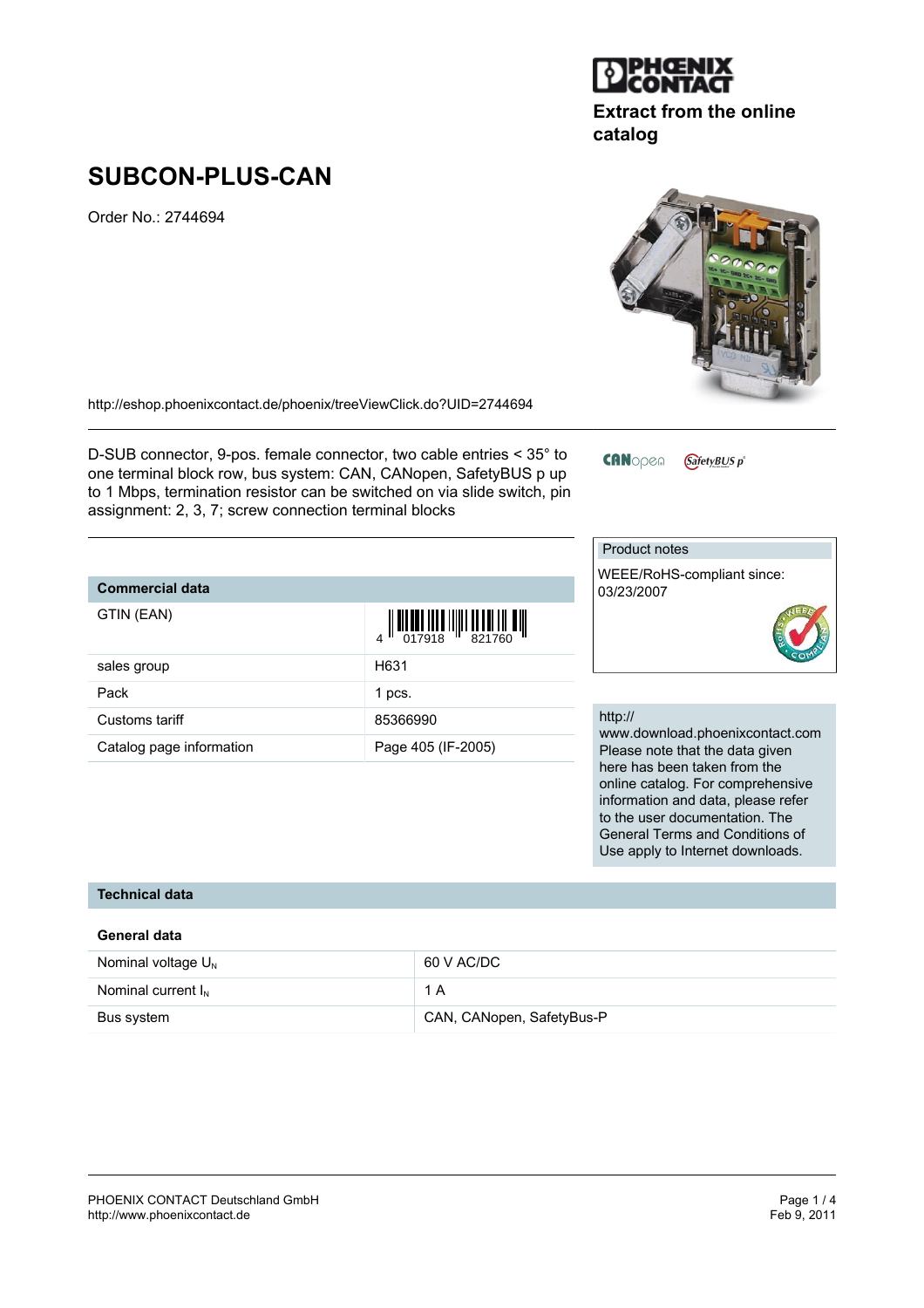| Insertion/withdrawal cycles     | > 200             |
|---------------------------------|-------------------|
| Max. cable diameter             | $10 \text{ mm}$   |
| Min. cable diameter             | 6 mm              |
| <b>SUBCON</b> fixing screws     | 4-40 UNC          |
| Tightening torque               | $0.4$ Nm          |
| Ambient temperature (operation) | $-20 °C  75 °C$   |
| Housing material                | ABS, metal-plated |
| Pin assignment                  | 2,3,7             |

#### **Connection data**

| Connection                             | D-SUB connection                           |
|----------------------------------------|--------------------------------------------|
| Number of positions                    | 9                                          |
| Type of connection                     | D-SUB socket                               |
| Termination resistor                   | 120 $\Omega$ (Can be connected externally) |
| Connection                             | PCB connection                             |
| Type of connection                     | Screw connection                           |
| Conductor cross section solid min.     | $0.14 \text{ mm}^2$                        |
| Conductor cross section solid max.     | $1.5$ mm <sup>2</sup>                      |
| Conductor cross section stranded min.  | $0.14 \text{ mm}^2$                        |
| Conductor cross section stranded max.  | 1 mm <sup>2</sup>                          |
| Conductor cross section AWG/kcmil min. | 26                                         |
| Conductor cross section AWG/kcmil max  | 16                                         |
| Stripping length                       | $5 \text{ mm}$                             |
| Tightening torque                      | $0.4$ Nm                                   |

### **Certificates / Approvals**



Certification CUL, GOST, UL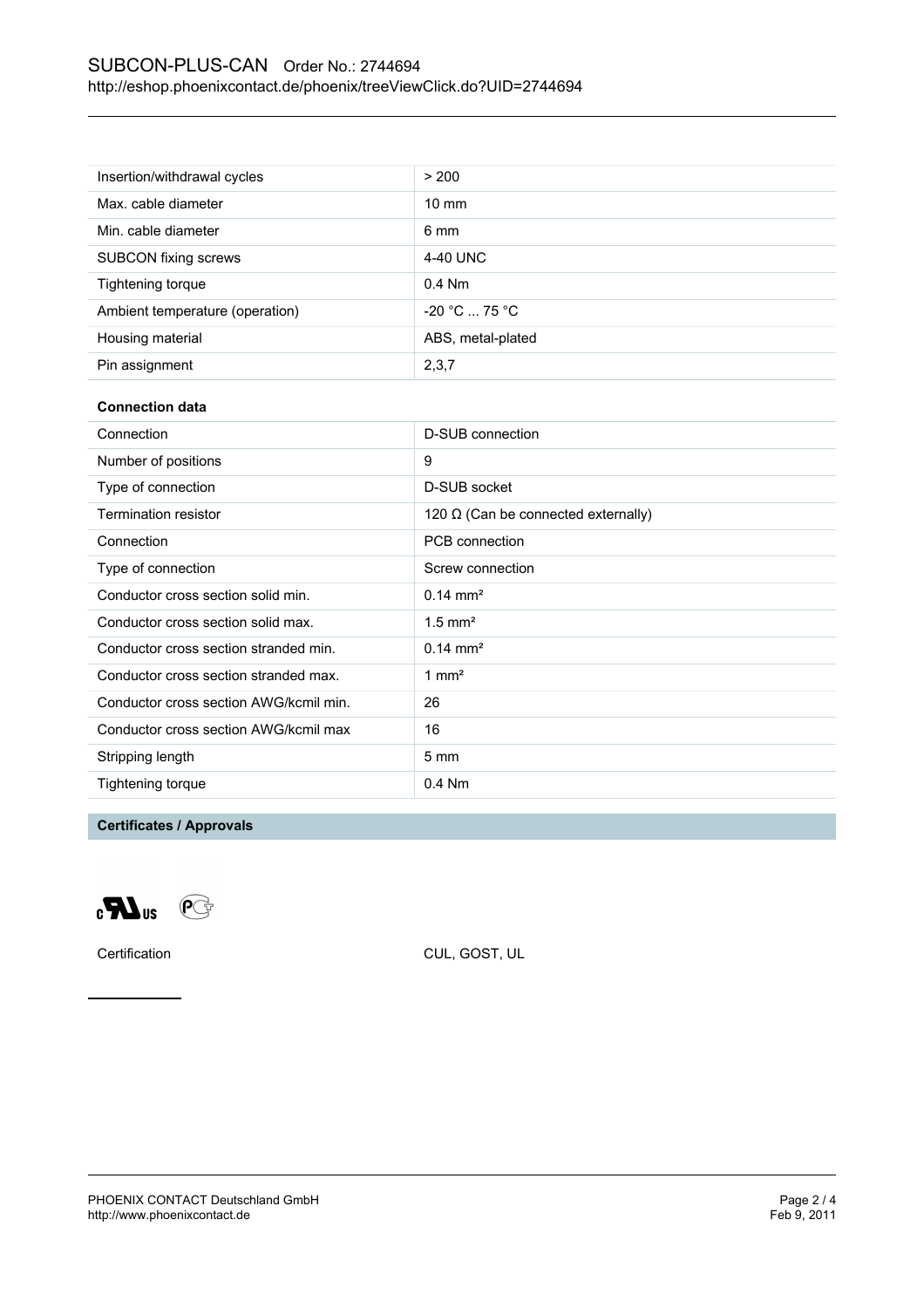#### **Diagrams/Drawings**

Dimensioned drawing